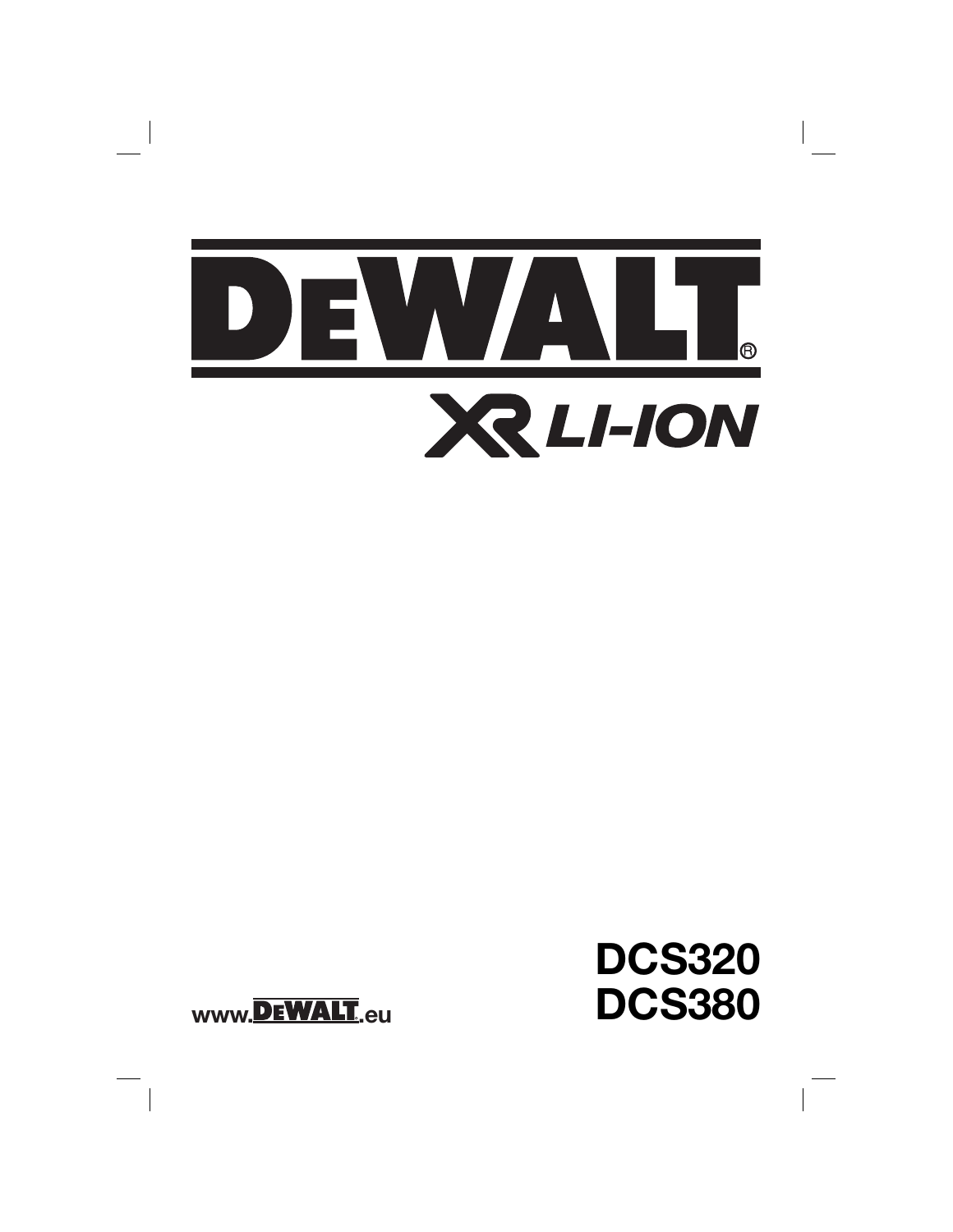Figure 1

 $\begin{array}{c} \hline \end{array}$ 

 $\overline{\phantom{a}}$ 





 $\overline{1}$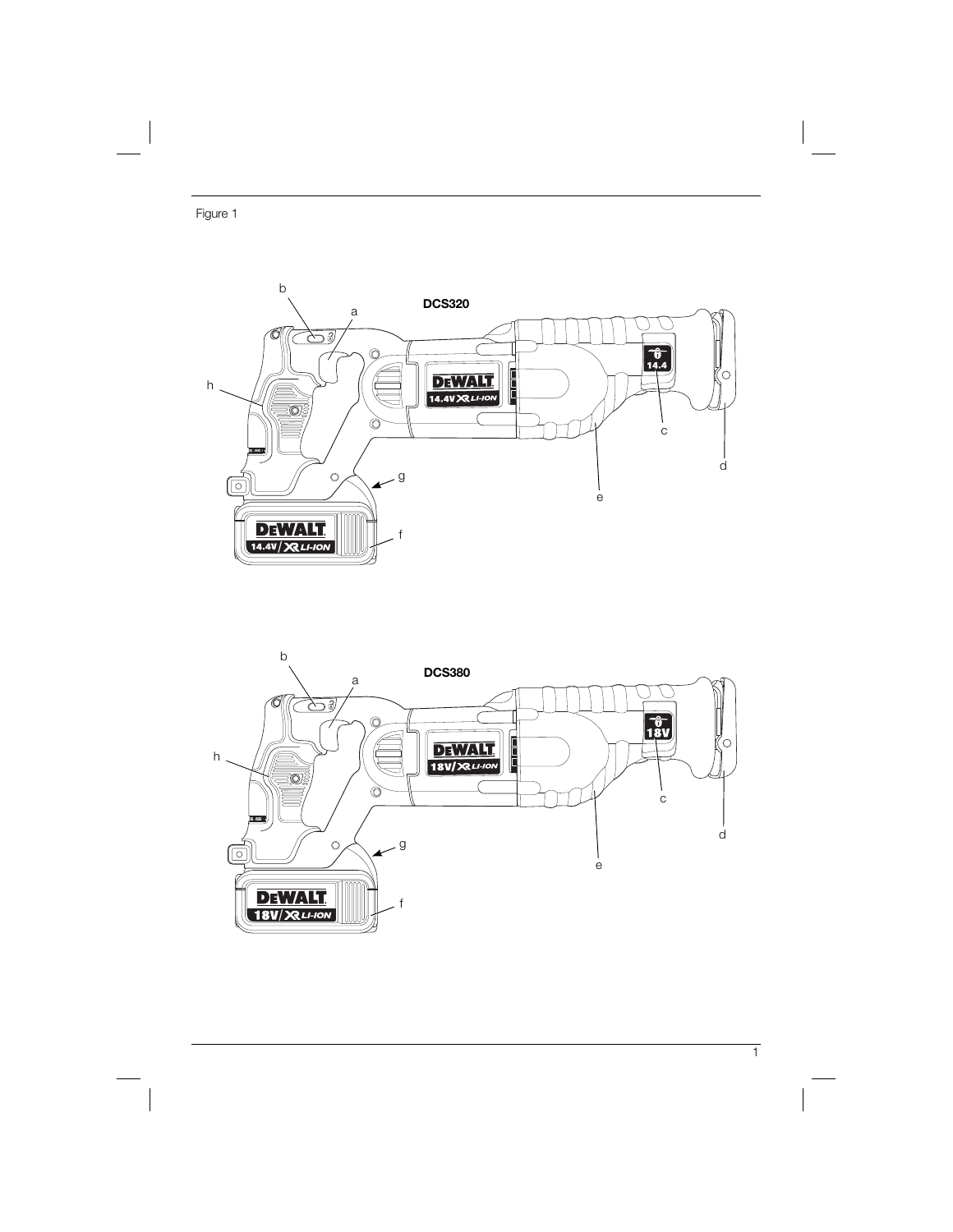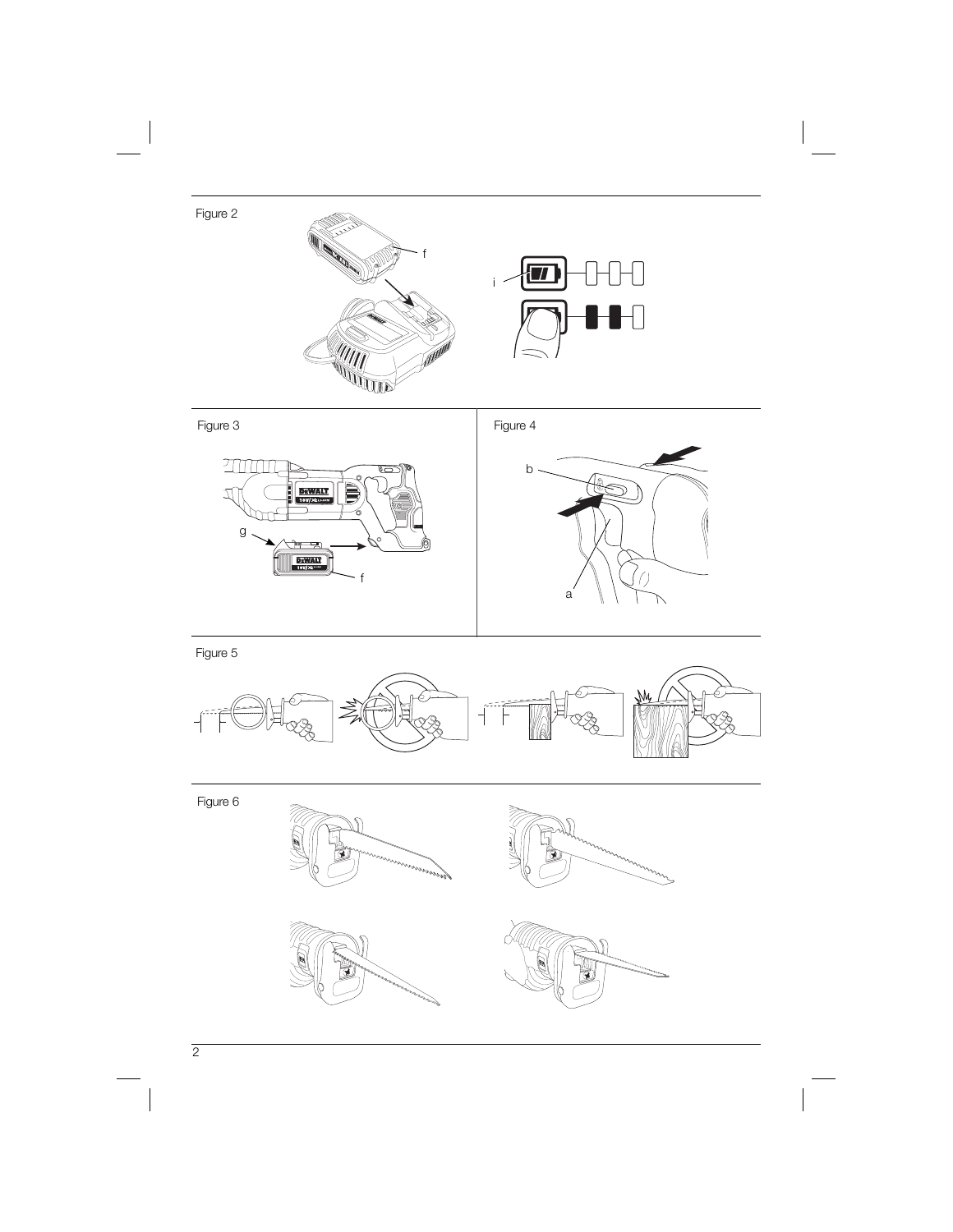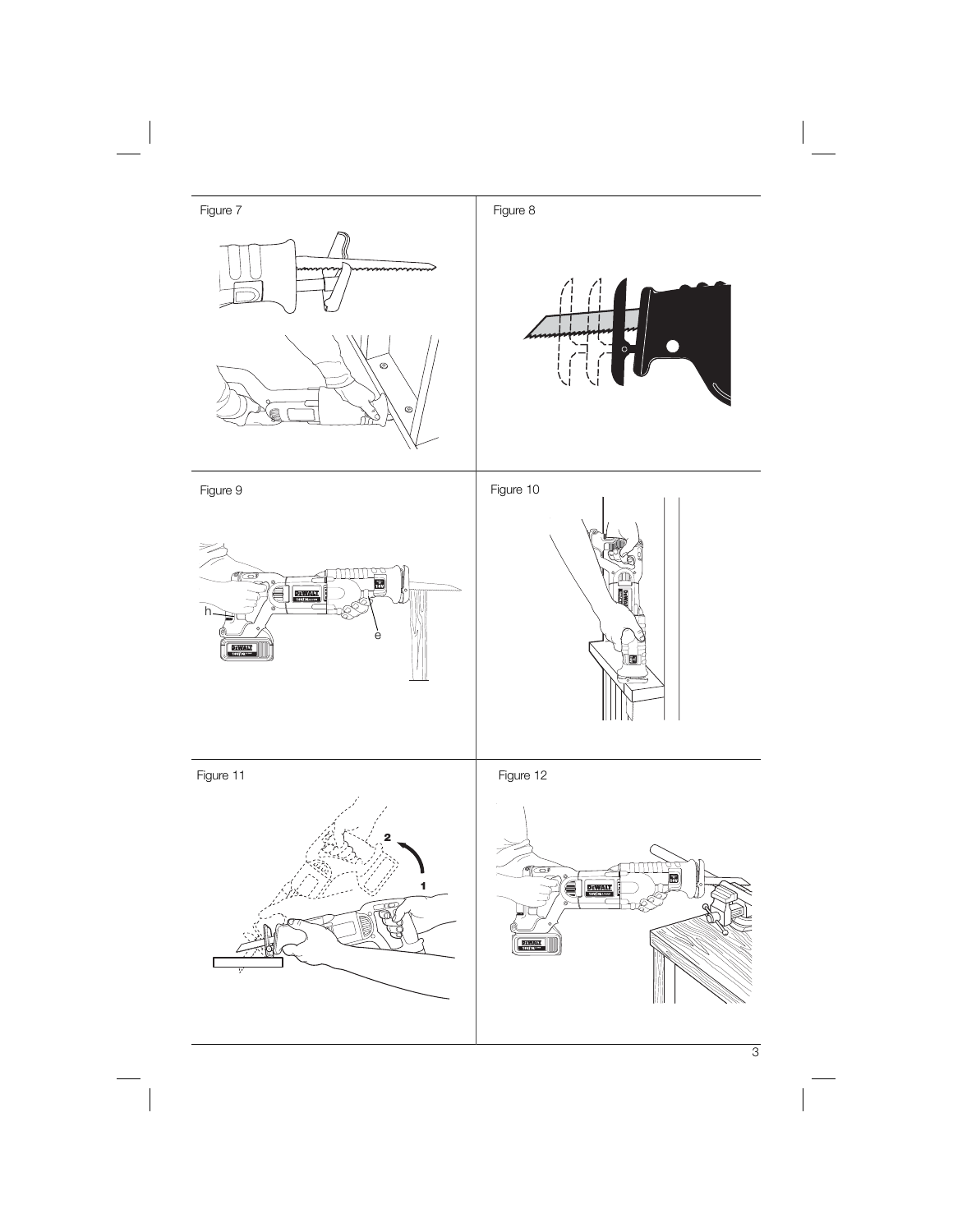# **CORDLESS RECIPROCATING SAWS DCS320, DCS380**

## **Congratulations!**

You have chosen a DEWALT tool. Years of experience, thorough product development and innovation make DEWALT one of the most reliable partners for professional power tool users.

## **Technical Data**

|                                  |                 | <b>DCS320</b> | <b>DCS380</b> |
|----------------------------------|-----------------|---------------|---------------|
| Voltage                          | $V_{\text{DC}}$ | 14.4          | 18            |
| Type                             |                 | 1             | 1             |
| <b>Battery Type</b>              |                 | Li-Ion        | Li-lon        |
| Max. power output                | W               | 390           | 560           |
| No-load speed                    | $min-1$         | 2400          | 2950          |
| Stroke length                    | mm              | 28.6          | 28.6          |
| Weight (without                  |                 |               |               |
| battery pack)                    | kg              | 2.7           | 2.7           |
| (sound pressure)<br>$L_{PA}$     | dB(A)           | 87            | 87            |
| Kpa<br>(sound pressure           |                 |               |               |
| uncertainty)                     | dB(A)           | 3             | 3             |
| (sound power)<br>L <sub>WA</sub> | dB(A)           | 98            | 98            |
| K <sub>wa</sub><br>(sound power  |                 |               |               |
| uncertainty)                     | dB(A)           | 3             | 3             |

Vibration total values (triax vector sum) determined according to EN 60745:

Vibration emission value  $a<sub>h</sub>$ 

| While cutting board |                  |     |     |
|---------------------|------------------|-----|-----|
| $a_{h,B} =$         | m/s <sup>2</sup> | 26  | 26  |
| Uncertainty $K =$   | m/s <sup>2</sup> | 6.3 | 6.3 |

Vibration emission value  $a_h$ <br>While suffice weeden by

| While cutting wooden beam |                  |      |      |
|---------------------------|------------------|------|------|
| $a_{h,WB} =$              | m/s <sup>2</sup> | 25.5 | 25.5 |
| Uncertainty $K =$         | m/s <sup>2</sup> | 10.6 | 10.6 |

The vibration emission level given in this information sheet has been measured in accordance with a standardised test given in EN 60745 and may be used to compare one tool with another. It may be used for a preliminary assessment of exposure.



 *WARNING:* The declared vibration emission level represents the main applications of the tool. However if the tool is used for different applications, with different accessories or poorly maintained, the vibration emission may differ. This may significantly increase the exposure level over the total working period.

 An estimation of the level of exposure to vibration should also take into account the times when the tool is switched off or when it is running but not actually doing the job. This may significantly reduce the exposure level over the total working period.

 Identify additional safety measures to protect the operator from the effects of vibration such as: maintain the tool and the accessories, keep the hands warm, organisation of work patterns.

| <b>Battery pack</b> |                            | <b>DCB140</b> | <b>DCB141</b> | <b>DCB142</b> | <b>DCB180</b> | <b>DCB181</b> | <b>DCB182</b> |
|---------------------|----------------------------|---------------|---------------|---------------|---------------|---------------|---------------|
| Battery type        |                            | $Li$ -Ion     | Li-Ion        | Li-Ion        | i-lon         | Li-Ion        | Li-Ion        |
| Voltage             | $\mathsf{V}_{\mathsf{DC}}$ | 14.4          | 14.4          | 14.4          | 18            | 18            | 18            |
| Capacity            | Нh                         | 3.0           | 1.5           | 4.0           | 3.0           | 1.5           | 4.0           |
| Weight              | kg                         | 0.53          | 0.30          | 0.54          | 0.64          | 0.35          | 0.61          |

| Charger               |          |                        | <b>DCB105</b>          |                        |
|-----------------------|----------|------------------------|------------------------|------------------------|
| Mains voltage         | $V_{AC}$ |                        | 230 V                  |                        |
| Battery type          |          |                        | $Li$ -lon              |                        |
| Approx. charging time | min      | 30                     | 55                     | 70                     |
|                       |          | (1.5 Ah battery packs) | (3.0 Ah battery packs) | (4.0 Ah battery packs) |
| Weight                | kg       |                        | 0.49                   |                        |
|                       |          |                        |                        |                        |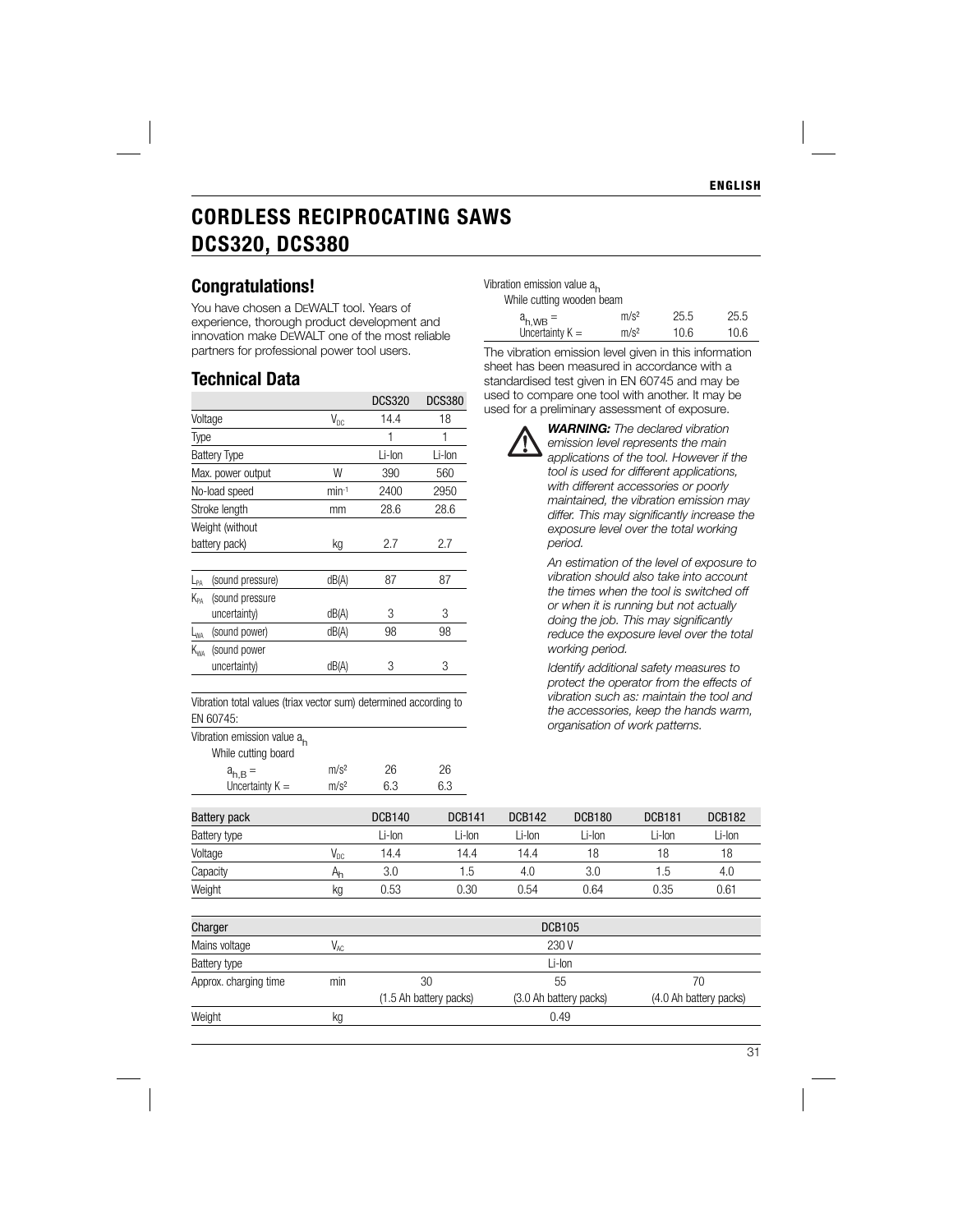| Fuses:         |             |                     |
|----------------|-------------|---------------------|
| Europe         | 230 V tools | 10 Amperes, mains   |
| U.K. & Ireland | 230 V tools | 3 Amperes, in plugs |

## **Definitions: Safety Guidelines**

The definitions below describe the level of severity for each signal word. Please read the manual and pay attention to these symbols.



**DANGER:** Indicates an imminently hazardous situation which, if not avoided, *will* result in *death or serious injury*. **WARNING:** Indicates a potentially



hazardous situation which, if not avoided, *could* result in *death or serious injury*.



**CAUTION:** Indicates a potentially hazardous situation which, if not avoided, *may* result in *minor or* 

*moderate injury*.  *NOTICE:* Indicates a practice *not related to personal injury* which, if not avoided, *may* result in *property damage*.



Denotes risk of electric shock.

Denotes risk of fire.

# **EC-Declaration of Conformity MACHINERY DIRECTIVE**

**DCS320, DCS380**

DEWALT declares that these products described under *Technical data* are in compliance with: 2006/42/EC, EN 60745-1, EN 60745-2-11

These products also comply with Directive 2004/108/EC and 2011/65/EU. For more information, please contact DEWALT at the following address or refer to the back of the manual.

The undersigned is responsible for compilation of the technical file and makes this declaration on behalf of DEWALT.

1. portuan

Horst Grossmann Vice President Engineering and Product **Development** DEWALT, Richard-Klinger-Straße 11, D-65510, Idstein, Germany 04.03.2011



 *WARNING:* To reduce the risk of injury, read the instruction manual.

# **General Power Tool Safety Warnings**

 *WARNING! Read all safety warnings and all instructions.* Failure to follow



#### **SAVE ALL WARNINGS AND INSTRUCTIONS FOR FUTURE REFERENCE**

The term "power tool" in the warnings refers to your mains-operated (corded) power tool or batteryoperated (cordless) power tool.

#### **1) WORK AREA SAFETY**

- a) *Keep work area clean and well lit.*  Cluttered or dark areas invite accidents.
- b) *Do not operate power tools in explosive atmospheres, such as in the presence of flammable liquids, gases or dust.* Power tools create sparks which may ignite the dust or fumes.
- c) *Keep children and bystanders away while operating a power tool.* Distractions can cause you to lose control.

## **2) ELECTRICAL SAFETY**

- a) *Power tool plugs must match the outlet. Never modify the plug in any way. Do not use any adapter plugs with earthed (grounded) power tools.* Unmodified plugs and matching outlets will reduce risk of electric shock.
- b) *Avoid body contact with earthed or grounded surfaces such as pipes, radiators, ranges and refrigerators.* There is an increased risk of electric shock if your body is earthed or grounded.
- c) *Do not expose power tools to rain or wet conditions.* Water entering a power tool will increase the risk of electric shock.
- d) *Do not abuse the cord. Never use the cord for carrying, pulling or unplugging the power tool. Keep cord away from heat, oil, sharp edges or moving parts.*  Damaged or entangled cords increase the risk of electric shock.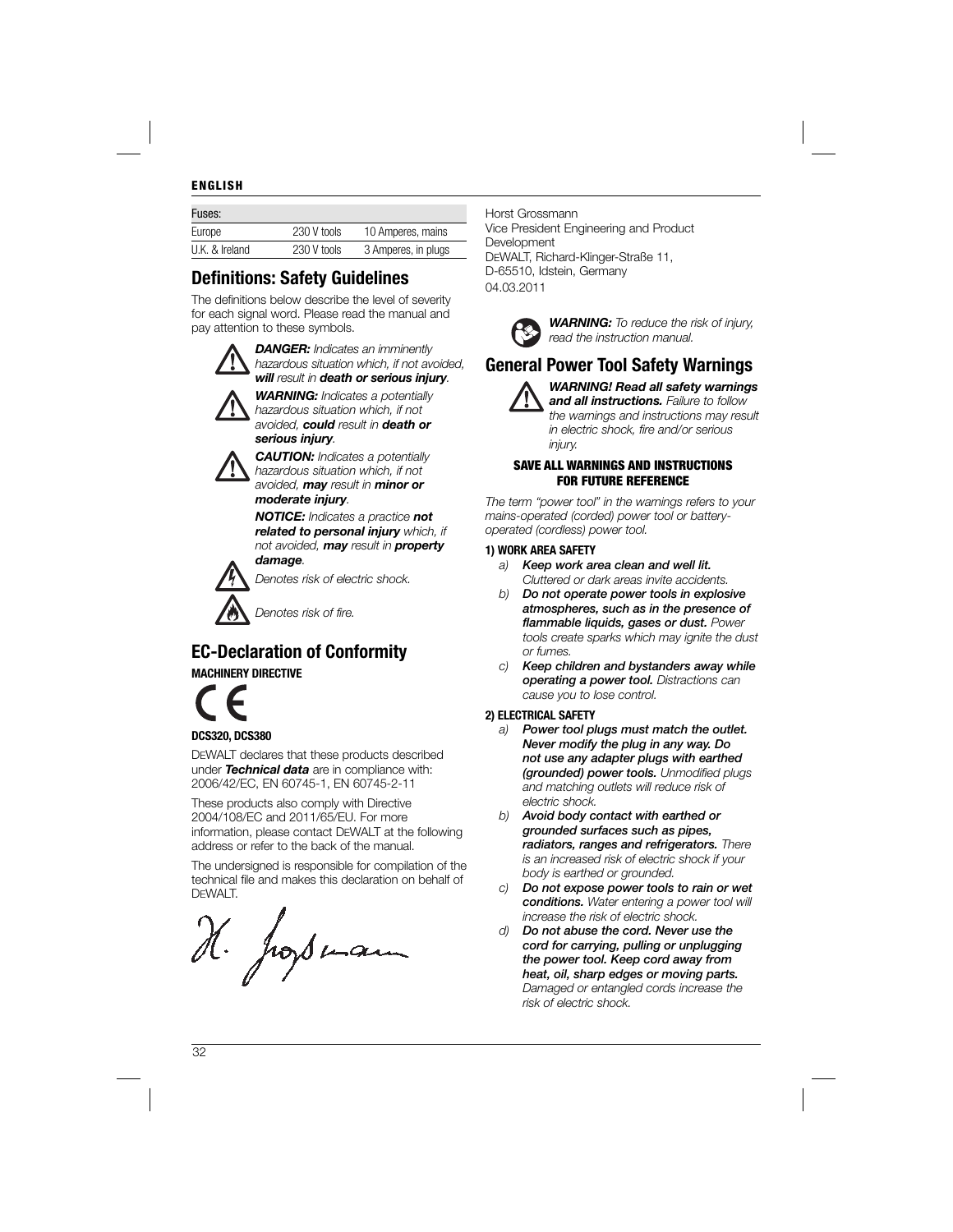- e) *When operating a power tool outdoors, use an extension cord suitable for outdoor use.* Use of a cord suitable for outdoor use reduces the risk of electric shock.
- f) *If operating a power tool in a damp location is unavoidable, use a residual current device (RCD) protected supply.*  Use of an RCD reduces the risk of electric shock.

#### **3) PERSONAL SAFETY**

- a) *Stay alert, watch what you are doing and use common sense when operating a power tool. Do not use a power tool while you are tired or under the influence of drugs, alcohol or medication.* A moment of inattention while operating power tools may result in serious personal injury.
- b) *Use personal protective equipment. Always wear eye protection.* Protective equipment such as dust mask, non-skid safety shoes, hard hat, or hearing protection used for appropriate conditions will reduce personal injuries.
- c) *Prevent unintentional starting. Ensure the switch is in the off position before connecting to power source and/or battery pack, picking up or carrying the tool.* Carrying power tools with your finger on the switch or energising power tools that have the switch on invites accidents.
- d) *Remove any adjusting key or wrench before turning the power tool on.* A wrench or a key left attached to a rotating part of the power tool may result in personal iniurv.
- e) *Do not overreach. Keep proper footing and balance at all times.* This enables better control of the power tool in unexpected situations.
- f) *Dress properly. Do not wear loose clothing or jewellery. Keep your hair, clothing and gloves away from moving parts.* Loose clothes, jewellery or long hair can be caught in moving parts.
- g) *If devices are provided for the connection of dust extraction and collection facilities, ensure these are connected and properly used.* Use of dust collection can reduce dust-related hazards.

#### **4) POWER TOOL USE AND CARE**

a) *Do not force the power tool. Use the correct power tool for your application.*  The correct power tool will do the job better and safer at the rate for which it was designed.

- b) *Do not use the power tool if the switch does not turn it on and off.* Any power tool that cannot be controlled with the switch is dangerous and must be repaired.
- c) *Disconnect the plug from the power source and/or the battery pack from the power tool before making any adjustments, changing accessories, or storing power tools.* Such preventive safety measures reduce the risk of starting the power tool accidentally.
- d) *Store idle power tools out of the reach of children and do not allow persons unfamiliar with the power tool or these instructions to operate the power tool.*  Power tools are dangerous in the hands of untrained users.
- e) *Maintain power tools. Check for misalignment or binding of moving parts, breakage of parts and any other condition that may affect the power tool's operation. If damaged, have the power tool repaired before use.* Many accidents are caused by poorly maintained power tools.
- f) *Keep cutting tools sharp and clean.*  Properly maintained cutting tools with sharp cutting edges are less likely to bind and are easier to control.
- g) *Use the power tool, accessories and tool bits etc., in accordance with these instructions taking into account the working conditions and the work to be performed.* Use of the power tool for operations different from those intended could result in a hazardous situation.

#### **5) BATTERY TOOL USE AND CARE**

- a) *Recharge only with the charger specified by the manufacturer.* A charger that is suitable for one type of battery pack may create a risk of fire when used with another battery pack.
- b) *Use power tools only with specifically designated battery packs.* Use of any other battery packs may create a risk of injury and fire.
- c) *When battery pack is not in use, keep it away from other metal objects like paper clips, coins, keys, nails, screws or other small metal objects that can make a connection from one terminal to another.*  Shorting the battery terminals together may cause burns or a fire.
- d) *Under abusive conditions, liquid may be ejected from the battery, avoid contact. If contact accidentally occurs, flush with water. If liquid contacts eyes, additionally*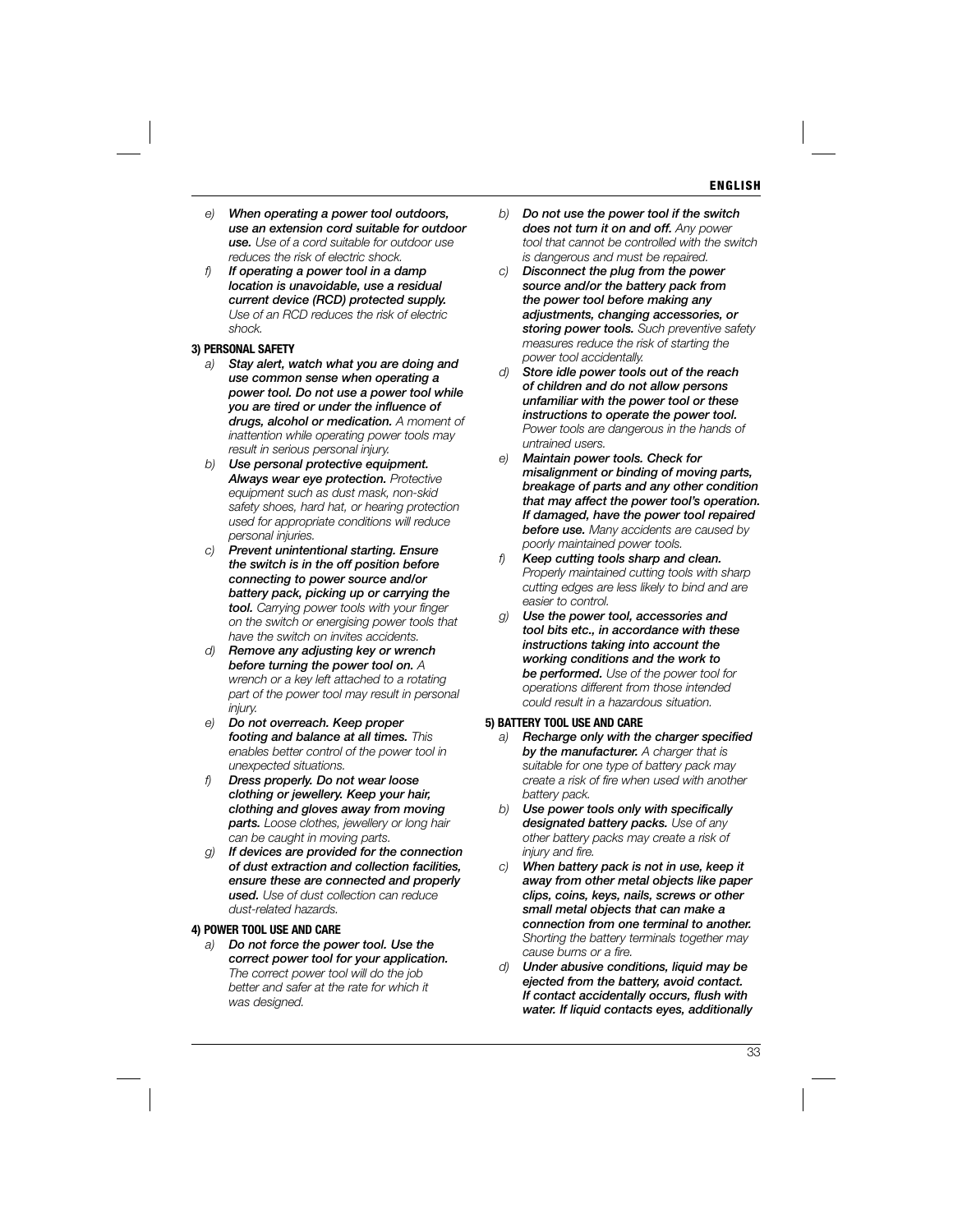seek medical help. Liquid ejected from the battery may cause irritation or burns.

#### **6) SERVICE**

a) *Have your power tool serviced by a qualified repair person using only identical replacement parts.* This will ensure that the safety of the power tool is maintained.

# **Additional Safety Instructions for Reciprocating Saws**

- *Hold power tool by insulated gripping surfaces when performing an operation where the cutting accessory may contact hidden wiring.* Cutting accessory contacting a "live" wire will make exposed metal parts of the power tool "live" and could give the operator an electric shock.
- *ALWAYS wear a dust mask.* Exposure to dust particles can cause breathing difficulty and possible injury.
- *NEVER* switch on the tool when the saw blade is jammed in the workpiece or in contact with the material.
- *Keep hands away from moving parts.* Never place your hands near the cutting area.
- *Use extra caution when cutting overhead and pay particular attention to overhead wires which may be hidden from view.* Anticipate the path of falling branches and debris ahead of time.
- • *Do not operate this tool for long periods of time.* Vibration caused by the operating action of this tool may cause permanent injury to fingers, hands, and arms. Use gloves to provide extra cushion, take frequent rest periods, and limit daily time of use.

#### **SWITCHING ON AND OFF**

- After switching off, never attempt to stop the saw blade with your fingers.
- Never put the saw down on a table or work bench unless switched off. The saw blade will keep running briefly after the tool has been switched off.

#### **WHEN SAWING**

- When using saw blades specially designed for cutting wood remove all nails and metal objects from the workpiece before starting work.
- Wherever possible, use clamps and vices to fasten the workpiece securely.
- Do not attempt to saw extremely small workpieces.
- Do not bend too far forward. Make sure that you always stand firmly, particularly on scaffolding and ladders.
- Always hold the saw with both hands.
- For cutting curves and pockets, use an adapted saw blade.

## **CHECKING AND CHANGING THE SAW BLADE**

- Only use saw blades conforming to the specifications contained in these operating instructions.
- Only sharp saw blades in perfect working condition should be used; cracked or bent saw blades should be discarded and replaced at once.
- Ensure that the saw blade is securely fixed.

# **Residual Risks**

In spite of the application of the relevant safety regulations and the implementation of safety devices, certain residual risks cannot be avoided. These are:

- Impairment of hearing.
- Risk of personal injury due flying particles.
- Risk of burns due to accessories becoming hot during operation.
- Risk of personal injury due to prolonged use.

# **Markings on Tool**

The following pictograms are shown on the tool:



Read instruction manual before use.



Wear eye protection.

## **DATE CODE POSITION**

The Date Code, which also includes the year of manufacture, is printed into the housing surface that forms the mounting joint between tool and battery. Example:

2012 XX XX

Year of Manufacture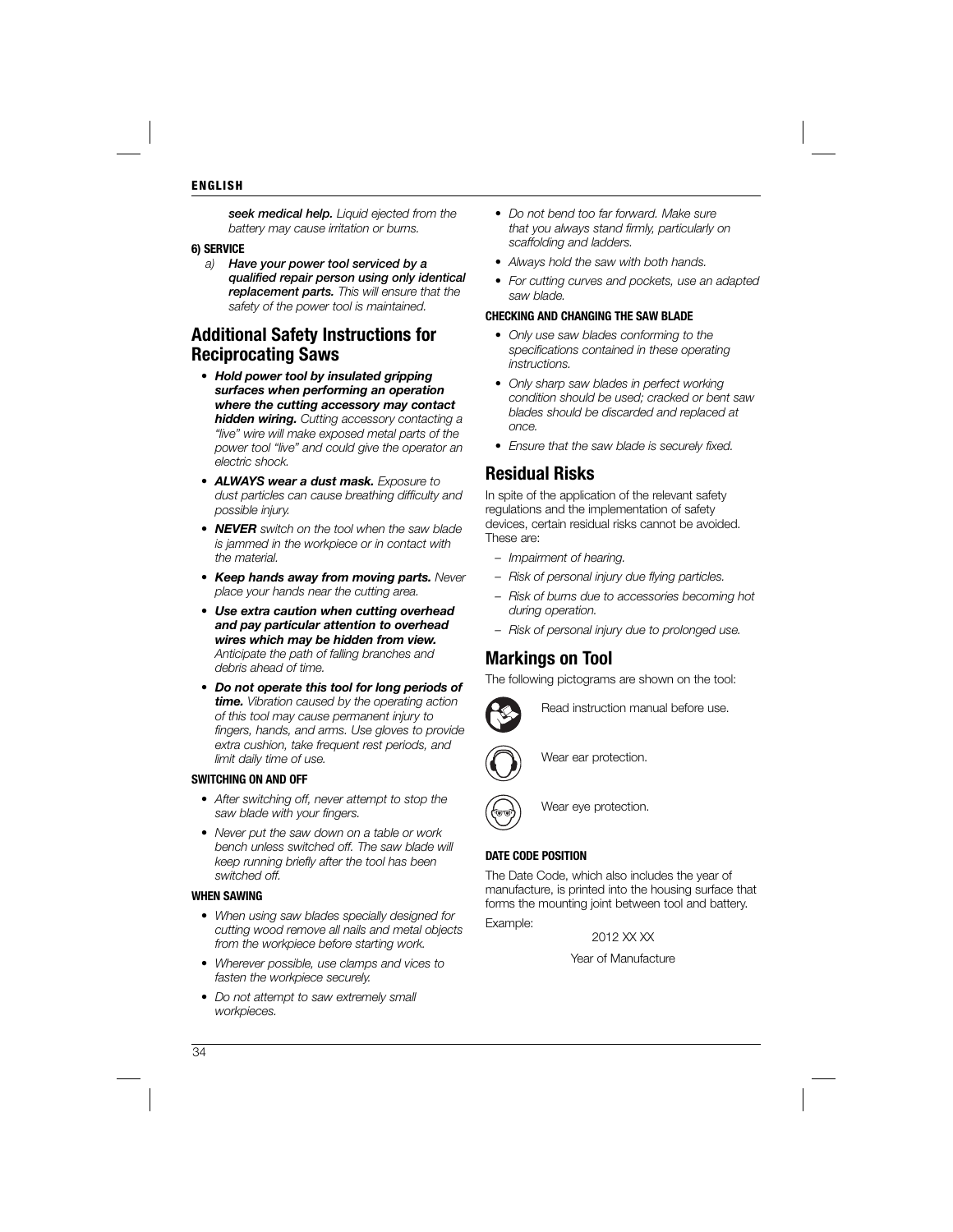# **Important Safety Instructions for All Battery Chargers**

#### **SAVE THESE INSTRUCTIONS: This manual**

contains important safety and operating instructions for the DCB105 battery charger.

 • Before using the charger, read all instructions and cautionary markings on charger, battery pack and product using the battery pack.



 *WARNING:* Shock hazard. Do not allow any liquid to get inside charger. Electric shock may result.



**CAUTION:** Burn hazard. To reduce the risk of injury, charge only DEWALT rechargeable battery packs. Other types of batteries may overheat and burst resulting in personal injury and property damage.



**CAUTION:** Children should be supervised to ensure that they do not play with the appliance.

 *NOTICE:* Under certain conditions, with the charger plugged in to the power supply, the exposed charging contacts inside the charger can be shorted by foreign material. Foreign materials of a conductive nature such as, but not limited to, steel wool, aluminum foil or any buildup of metallic particles should be kept away from charger cavities. Always unplug the charger from the power supply when there is no battery pack in the cavity. Unplug charger before attempting to clean.

- *DO NOT attempt to charge the battery pack with any chargers other than the ones in this manual.* The charger and battery pack are specifically designed to work together.
- *These chargers are not intended for any uses other than charging DEWALT rechargeable batteries.* Any other uses may result in risk of fire, electric shock or electrocution.
- *Do not expose charger to rain or snow.*
- *Pull by plug rather than cord when disconnecting charger.* This will reduce risk of damage to electric plug and cord.
- *Make sure that cord is located so that it will not be stepped on, tripped over or otherwise subjected to damage or stress.*
- *Do not use an extension cord unless it is absolutely necessary.* Use of improper

extension cord could result in risk of fire, electric shock or electrocution.

- *When operating a charger outdoors, always provide a dry location and use an extension cord suitable for outdoor use.* Use of a cord suitable for outdoor use reduces the risk of electric shock.
- *Do not block the ventilation slots on the charger. The ventilation slots are located on the top and sides of the charger.* Place the charger in a position away from any heat source.
- *Do not operate charger with damaged cord or plug* — have them replaced immediately.
- *Do not operate charger if it has received a sharp blow, been dropped or otherwise damaged in any way.* Take it to an authorised service centre.
- *Do not disassemble the charger; take it to an authorised service centre when service or repair is required.* Incorrect reassembly may result in a risk of electric shock, electrocution or fire.
- In case of damaged power supply cord the supply cord must be replaced immediately by the manufacturer, its service agent or similar qualified person to prevent any hazard.
- *Disconnect the charger from the outlet before attempting any cleaning. This will reduce the risk of electric shock.* Removing the battery pack will not reduce this risk.
- **NEVER** attempt to connect 2 chargers together.
- *The charger is designed to operate on standard 230 V household electrical power. Do not attempt to use it on any other voltage.* This does not apply to the vehicular charger.

#### **SAVE THESE INSTRUCTIONS**

## **Chargers**

The DCB105 charger accepts 10.8 V, 14.4 V and 18 V Li-Ion (DCB121, DCB123, DCB140, DCB141, DCB142, DCB180, DCB181 and DCB182) battery packs.

This charger requires no adjustment and is designed to be as easy as possible to operate.

## **Charging Procedure (fig. 2)**

 1. Plug the charger into an appropriate 230 V outlet before inserting the battery pack.

## **ENGLISH**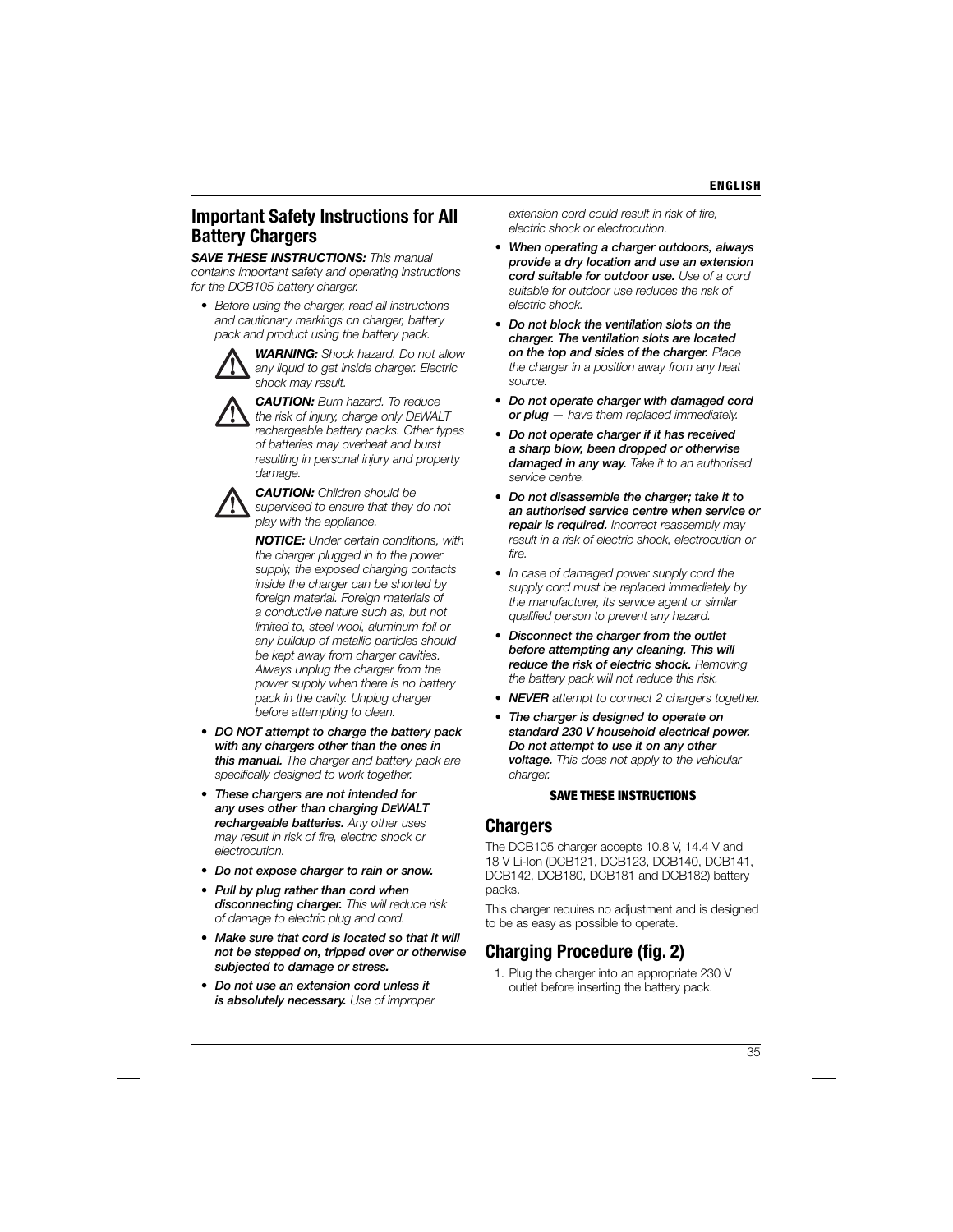- 2. Insert the battery pack (f) into the charger, making sure the pack is fully seated in the charger. The red (charging) light will blink continuously indicating that the charging process has started.
- 3. The completion of charge will be indicated by the red light remaining ON continuously. The pack is fully charged and may be used at this time or left in the charger.

**NOTE:** To ensure maximum performance and life of Li-Ion batteries, charge the battery pack fully before first use.

## **Charging Process**

Refer to the table below for the state of charge of the battery pack.

| State of charge         |  |
|-------------------------|--|
| charging                |  |
| fully charged           |  |
| hot/cold pack delay     |  |
| problem pack or charger |  |
| problem powerline       |  |

This charger will not charge a faulty battery pack. The charger will indicate faulty battery by refusing to light or by displaying problem pack or charger blink pattern.

**NOTE:** This could also mean a problem with a charger.

If the charger indicates a problem, take the charger and battery pack to be tested at an authorised service centre.

# **Hot/Cold Pack Delay**

When the charger detects a battery that is too hot or too cold, it automatically starts a hot/cold pack delay, suspending charging until the battery has reached an appropriate temperature. The charger then automatically switches to the pack charging mode. This feature ensures maximum battery life.

XR Li-Ion tools are designed with an Electronic Protection System that will protect the battery against overloading, overheating or deep discharge.

The tool will automatically turn off if the Electronic Protection System engages. If this occurs, place the Li-Ion battery on the charger until it is fully charged.

A cold battery pack will charge at about half the rate of a warm battery pack. The battery pack will charge at that slower rate throughout the entire charging cycle and will not return to maximum charge rate even if the battery warms.

# **Important Safety Instructions for All Battery Packs**

When ordering replacement battery packs, be sure to include the catalog number and voltage.

The battery pack is not fully charged out of the carton. Before using the battery pack and charger, read the safety instructions below and then follow the charging procedures outlined.

## **READ ALL INSTRUCTIONS**

- *Do not charge or use the battery pack in explosive atmospheres, such as in the presence of flammable liquids, gases or*  dust. Inserting or removing the battery pack from the charger may ignite the dust or fumes.
- *Never force the battery pack into charger. Do not modify the battery pack in any way to fit into a non-compatible charger as battery pack may rupture causing serious personal injury.*
- Charge the battery packs only in designated DEWALT chargers.
- *DO NOT* splash or immerse in water or other liquids.
- *Do not store or use the tool and battery pack in locations where the temperature may reach or exceed 40˚ C (105° F) (such as outside sheds or metal buildings in summer).*
- For best results, make sure the battery pack is fully charged before use.
	- **WARNING:** Never attempt to open the battery pack for any reason. If the battery pack case is cracked or damaged, do not insert it into the charger. Do not crush, drop or damage battery pack. Do not use a battery pack or charger that has received a sharp blow, been dropped, run over or damaged in any way (e.g., pierced with a nail, hit with a hammer, stepped on). Electric shock or electrocution may result. Damaged battery packs should be returned to the service centre for recycling.



 *CAUTION: When not in use, place tool on its side on a stable surface where it will not cause a tripping or falling hazard.* Some tools with large battery packs will stand upright on the battery pack but may be easily knocked over.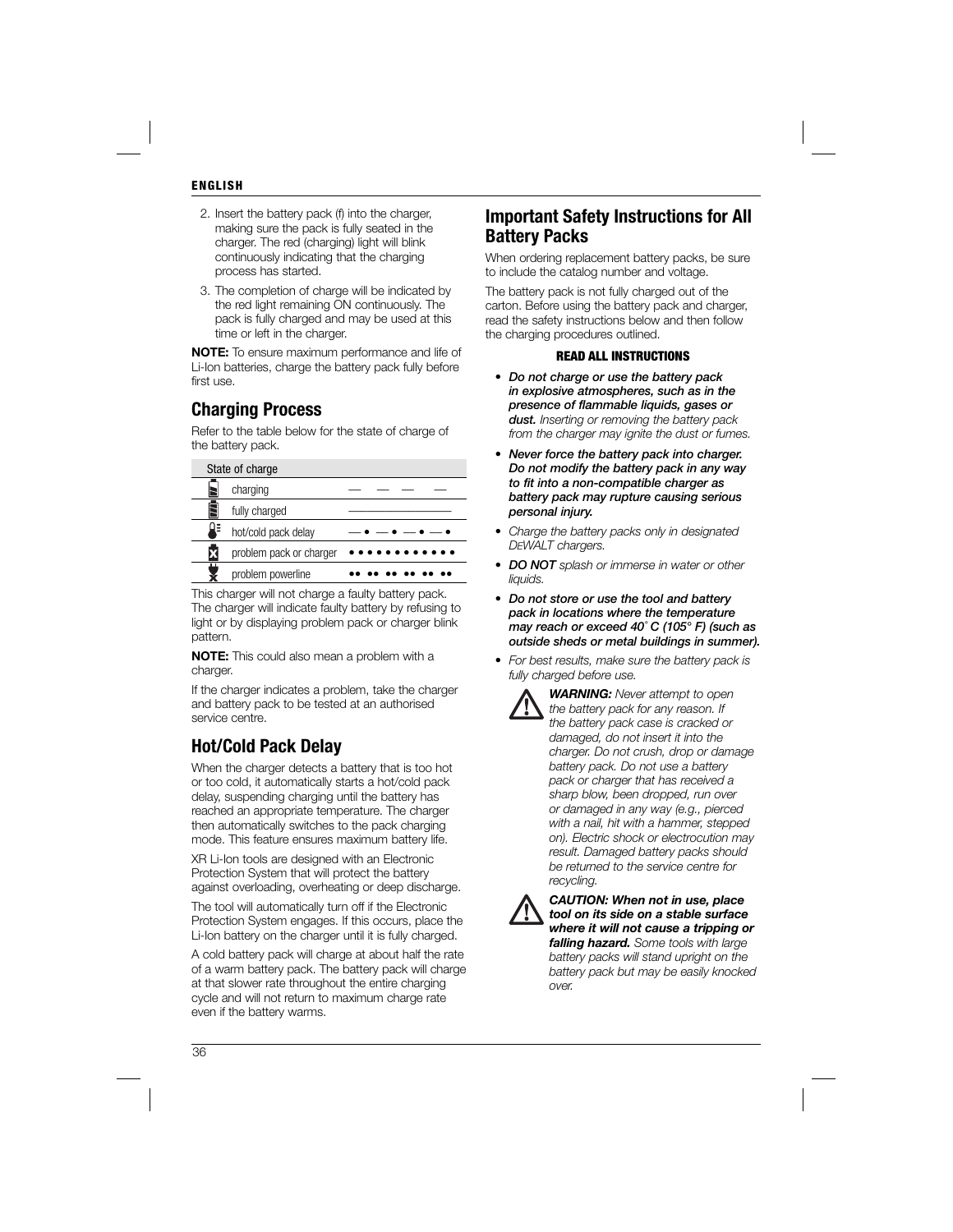#### **SPECIFIC SAFETY INSTRUCTIONS FOR LITHIUM ION (Li-Ion)**

- *Do not incinerate the battery pack even if it is severely damaged or is completely worn out.* The battery pack can explode in a fire. Toxic fumes and materials are created when lithium ion battery packs are burned.
- *If battery contents come into contact with the skin, immediately wash the area with mild soap and water.* If the battery liquid gets into the eye, rinse water over the open eye for 15 minutes or until irritation ceases. If medical attention is needed, the battery electrolyte is composed of a mixture of liquid organic carbonates and lithium salts.
- *Contents of opened battery cells may cause respiratory irritation.* Provide fresh air. If symptoms persists, seek medical attention.

#### **WARNING:** Burn hazard. Battery liquid may be flammable if exposed to spark or flame.

**Battery Pack**

## **BATTERY TYPE**

The DCS320 operates on 14.4 volt battery packs.

The DCS380 operates on 18 volt battery packs.

The DCB140, DCB141, DCB142, DCB180, DCB181 or DCB182 battery packs may be used. Refer to *Technical Data* for more information.

## **Storage Recommendations**

- 1. The best storage place is one that is cool and dry away from direct sunlight and excess heat or cold. For optimum battery performance and life, store battery packs at room temperature when not in use.
- 2. For long storage, it is recommended to store a fully charged battery pack in a cool, dry place out of the charger for optimal results.

**NOTE:** Battery packs should not be stored completely depleted of charge. The battery pack will need to be recharged before use.

# **Labels on Charger and Battery Pack**

In addition to the pictographs used in this manual, the labels on the charger and the battery pack show the following pictographs:



Read instruction manual before use.

- Charging.
- Fully charged.
- Hot/cold pack delay.
- **x** Problem pack or charger.



Do not probe with conductive objects.



N

Ė

QΞ

Do not charge damaged battery packs.



 Use only with DEWALT battery packs. Others may burst, causing personal injury and damage.



Do not expose to water.



 Have defective cords replaced immediately.



Charge only between 4° C and 40° C.



 Discard the battery pack with due care for the environment.



Do not incinerate the battery pack.

Lilon Charges Li-Ion battery packs.



See *Technical Data* for charging time.



# **Package Contents**

The package contains:

- 1 Cordless Reciprocating Saw
- 2 Li-Ion battery packs (M2, L2 models, 3.0 ah)
- 1 Kitbox
- 1 Charger
- 1 Instruction manual
- 1 Exploded drawing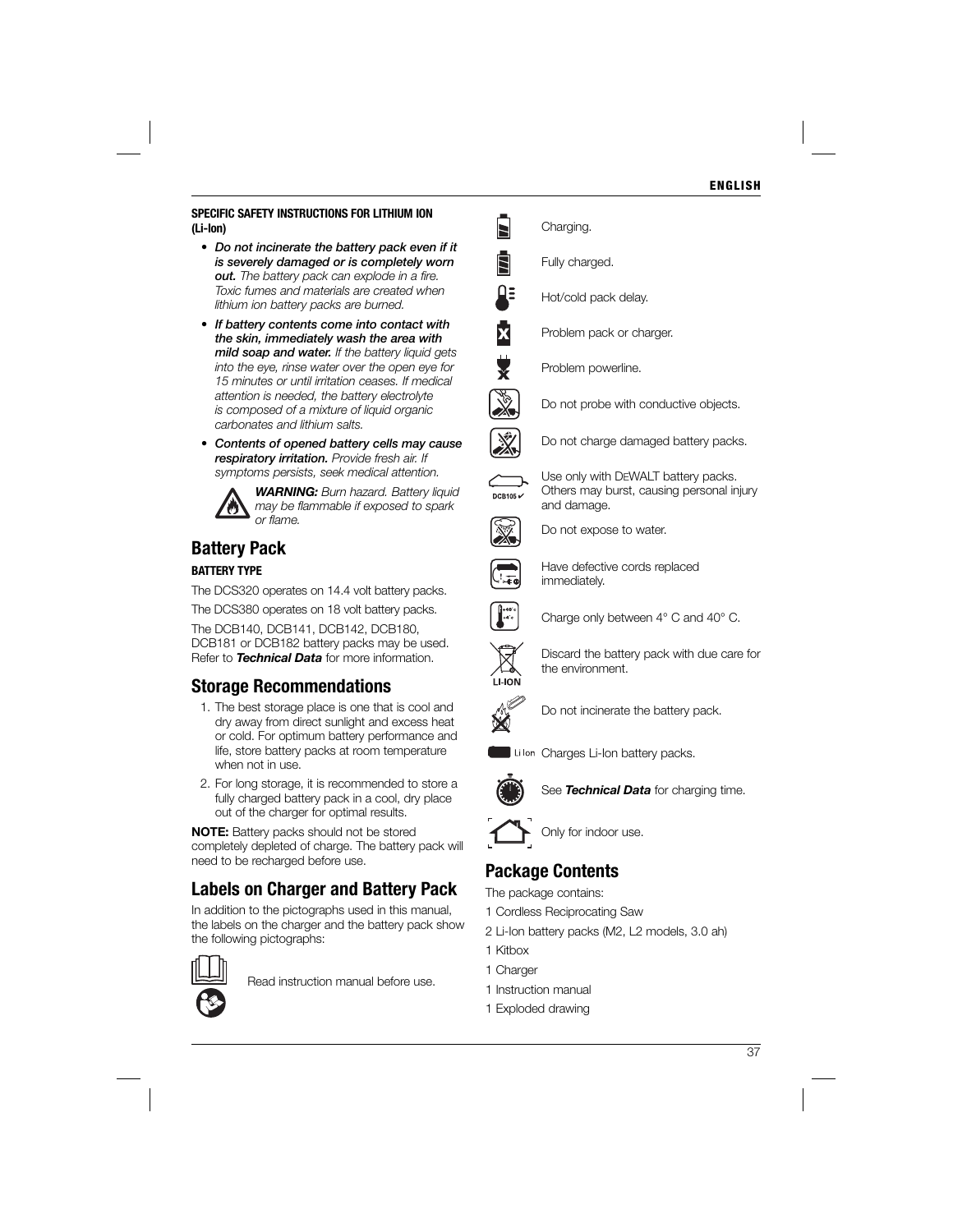**NOTE**: Battery packs, chargers and kitboxes are not included with N-models.

- Check for damage to the tool, parts or accessories which may have occurred during transport.
- Take the time to thoroughly read and understand this manual prior to operation.

## **Description (fig. 1)**



tool or any part of it. Damage or personal injury could result.

- a. Trigger switch
- b. Lock-off button
- c. Blade clamp release lever
- d. Shoe
- e. Hand grip
- f. Battery pack
- g. Battery release button
- h. Main handle

## **INTENDED USE**

Your DCS320 and DCS380 cordless reciprocating saws have been designed for professional sawing of wood, metal and tubes. The compact design permits cutting extremely close to the edge of difficult areas.

**DO NOT** use under wet conditions or in presence of flammable liquids or gases.

These reciprocating saws are professional power tools.

**DO NOT** let children come into contact with the tool. Supervision is required when inexperienced operators use this tool.

 • This product is not intended for use by persons (including children) suffering from diminished physical, sensory or mental abilities; lack of experience, knowledge or skills unless they are supervised by a person responsible for their safety. Children should never be left alone with this product.

# **Electrical Safety**

The electric motor has been designed for one voltage only. Always check that the battery pack voltage corresponds to the voltage on the rating plate. Also make sure that the voltage of your charger corresponds to that of your mains.



 Your DEWALT charger is double insulated in accordance with EN 60335; therefore no earth wire is required.

If the supply cord is damaged, it must be replaced by a specially prepared cord available through the DEWALT service organization.

# **Mains Plug Replacement (U.K. & Ireland Only)**

If a new mains plug needs to be fitted:

- Safely dispose of the old plug.
- Connect the brown lead to the live terminal in the plug.
- Connect the blue lead to the neutral terminal.



**WARNING:** No connection is to be made to the earth terminal.

Follow the fitting instructions supplied with good quality plugs. Recommended fuse: 3 A.

## **Using an Extension Cable**

An extension cord should not be used unless absolutely necessary. Use an approved extension cable suitable for the power input of your charger (see *Technical data*). The minimum conductor size is 1 mm2; the maximum length is 30 m.

When using a cable reel, always unwind the cable completely.

## **ASSEMBLY AND ADJUSTMENTS**



**WARNING:** Prior to assembly and adjustment, always remove the battery pack. Always switch off the tool before inserting or removing the battery pack.

**WARNING:** Use only DEWALT battery packs and chargers.

# **Inserting and Removing the Battery Pack from the Tool (fig. 3)**



 *WARNING:* To reduce the risk of injury, never depress the battery release button without removing the battery pack. Depressing the battery release button without removing the battery pack can result in the battery pack falling out unexpectedly.

**NOTE:** For best results, make sure your battery pack is fully charged.

#### **TO INSTALL THE BATTERY PACK INTO THE TOOL HANDLE**

1. Align the battery pack (f) with the rails inside the tool's handle (fig. 3).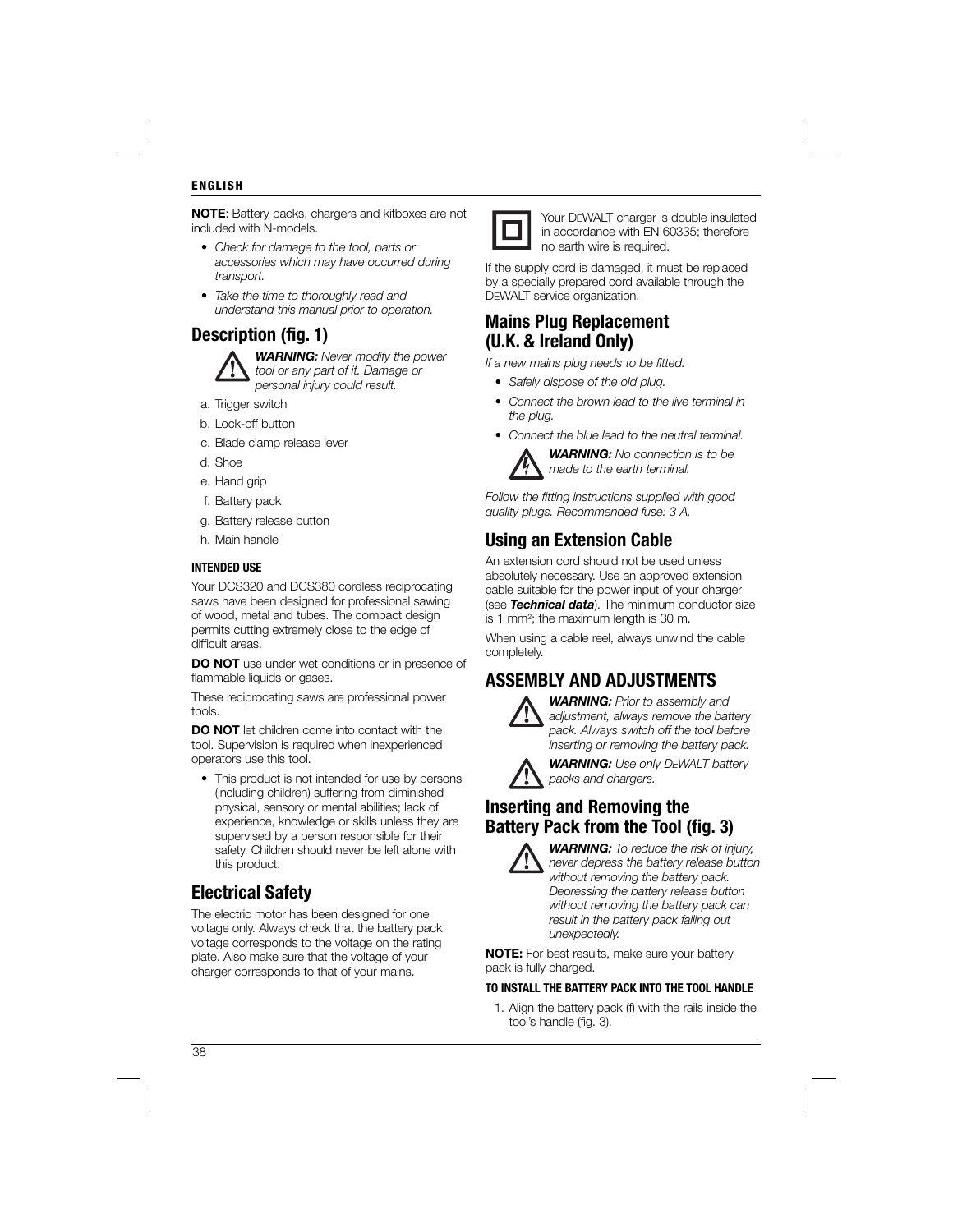2. Slide it into the handle until the battery pack is firmly seated in the tool and ensure that it does not disengage.

#### **TO REMOVE THE BATTERY PACK FROM THE TOOL**

- 1. Press the battery release button (g) and firmly pull the battery pack out of the tool handle.
- 2. Insert battery pack into the charger as described in the charger section of this manual.

#### **FUEL GAUGE BATTERY PACKS (FIG. 2)**

Some DEWALT battery packs include a fuel gauge which consists of three green LED lights that indicate the level of charge remaining in the battery pack.

To actuate the fuel gauge, press and hold the fuel gauge button (i). A combination of the three green LED lights will illuminate designating the level of charge left. When the level of charge in the battery is below the usable limit, the fuel gauge will not illuminate and the battery will need to be recharged.

**NOTE:** The fuel gauge is only an indication of the charge left on the battery pack. It does not indicate tool functionality and is subject to variation based on product components, temperature and end-user application.

# **Variable Speed Trigger Switch (fi g. 4)**

#### **LOCK-OFF BUTTON AND TRIGGER SWITCH**

Your saw is equipped with a lock-off button (b).

**To lock the trigger switch,** press the lock-off button as shown in figure 4. Always lock the trigger switch (a) when carrying or storing the tool to eliminate unintentional starting. The lock-off button is colored **red** to indicate when the switch is in its **unlocked** position.

**To unlock the trigger switch,** press the lock-off button as shown in figure 4. Pull the trigger switch to turn the motor ON. Releasing the trigger switch turns the motor OFF.



 *WARNING:* This tool has no provision to lock the switch in the ON position, and should never be locked ON by any other means.

The variable speed trigger switch will give you added versatility. The further the trigger is depressed the higher the speed of the saw.



**CAUTION:** Use of very slow speed is recommended only for beginning a cut. Prolonged use at very slow speed may damage your saw.

# **OPERATION**



 *WARNING: To reduce the risk of serious personal injury, turn tool off and disconnect tool from power source before making any adjustments or removing/installing attachments or accessories.*

# **Blade Installation and Removal (fi g. 1, 5–7, 10)**

Different blade lengths are available. Use the appropriate blade for the application. The blade should be longer than 89 mm (3-1/2") and should extend past the shoe and the thickness of the workpiece during the cut. Do not use jigsaw blades with this tool.



 *WARNING:* Cut hazard. Blade breakage may occur if the blade does not extend past the shoe and the workpiece during the cut (fig. 5). Increased risk of personal injury, as well as damage to the shoe and workpiece may result.

#### **TO INSTALL BLADE INTO SAW**

- 1. Pull blade clamp release lever (c) up (fig. 1).
- 2. Insert blade shank from the front.
- 3. Push blade clamp release lever down.

**NOTE:** The blade can be installed in four positions as shown in figure 6. Both units allow the blade to be installed upside-down to assist in flush-to cutting; see figure 10.

## **TO REMOVE BLADE FROM SAW**



**CAUTION:** Burn hazard. Do not touch the blade immediately after use. Contact with the blade may result in personal injurv.

- 1. Open up blade clamp release lever.
- 2. Remove blade.

## **Proper Hand Position (fig. 9)**



 *WARNING:* To reduce the risk of serious personal injury, *ALWAYS* use proper hand position as shown.



 *WARNING:* To reduce the risk of serious personal injury, *ALWAYS* hold securely in anticipation of a sudden reaction.

Proper hand position requires one hand on the hand grip (e), with the other hand on the main handle (h).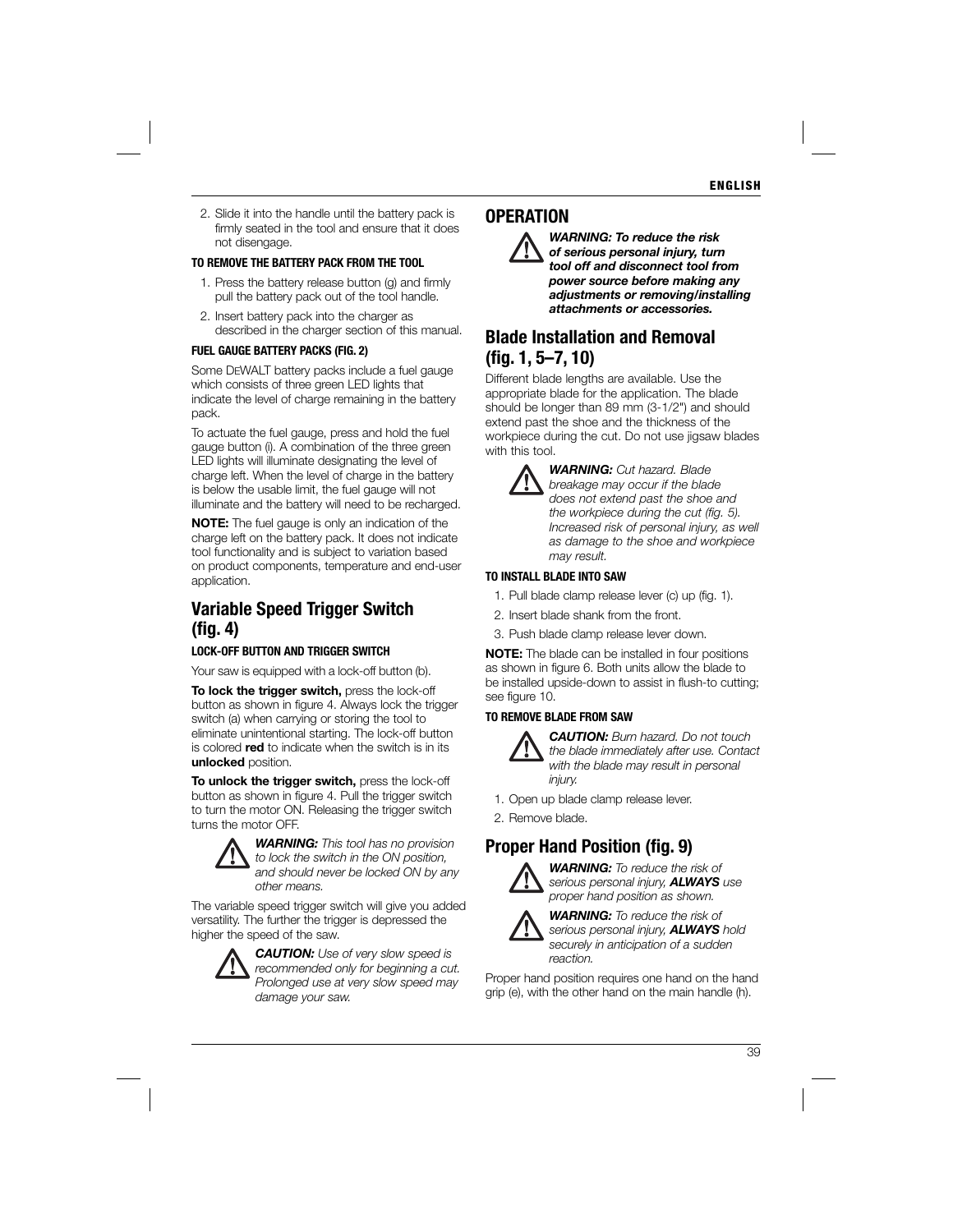# **Cutting with Blade in Horizontal Position (fig. 7)**

Your reciprocating saw is equipped with a horizontal blade clamp. Installing a blade in the horizontal orientation allows cutting close to floors, walls or ceilings where limited clearance is available. Ensure that the shoe is pressed against the framing to avoid kickback.

## Adjustable Shoe (fig. 8)

**CAUTION:** Cut hazard. To prevent loss of control, never use tool without shoe.

Your reciprocating saw comes with an adjustable shoe. The shoe will adjust to limit the depth of cut. Hold the saw with the underside facing up. Push the button on the hand grip and slide the shoe out to one of the three settings and release the button.

# **Cutting (fig. 9–12)**



*WARNING: Always use eye* 

**protection.** All users and bystanders must wear approved eye protection.



**WARNING:** Exercise extra caution when cutting towards operator. Always hold saw firmly with both hands while cutting.

Before cutting any type of material, be sure it is firmly anchored or clamped to prevent slipping. Place blade lightly against work to be cut, switch on saw motor and allow it to obtain maximum speed before applying pressure. Whenever possible, the saw shoe must be held firmly against the material being cut (fig. 9). This will prevent the saw from jumping or vibrating and minimize blade breakage. Any cuts which put pressure on the blade such as angle or scroll cuts increase potential for vibration, kickback, and blade breakage.



 *WARNING:* Use extra caution when cutting overhead and pay particular attention to overhead wires which may be hidden from view. Anticipate the path of falling branches and debris ahead of time.



 *WARNING:* Inspect work site for hidden gas pipes, water pipes, or electrical wires before making blind or plunge cuts. Failure to do so may result in explosion, property damage, electric shock, and/or serious personal injury.

## **FLUSH-TO CUTTING (FIG. 10)**

The compact design of the saw motor housing and spindle housing permits extremely close cutting to floors, corners and other difficult areas.

#### **POCKET/PLUNGE CUTTING – WOOD ONLY (FIG. 11)**

The initial step in pocket cutting is to measure the surface area to be cut and mark clearly with a pencil, chalk or scriber. Use the appropriate blade for the application. The blade should be longer than 8.89 cm (3-1/2") and should extend past the shoe and the thickness of the workpiece during the cut. Insert blade in blade clamp.

Next, tip the saw backward until the back edge of the shoe is resting on the work surface and the blade clears the work surface (position 1, fig. 11). Now switch motor on, and allow saw to come up to speed. Grip saw firmly with both hands and begin a slow, deliberate upward swing with the handle of the saw, keeping the bottom of the shoe firmly in contact with the workpiece (position 2, fig. 11). Blade will begin to feed into material. Always be sure blade is completely through material before continuing with pocket cut.

**NOTE:** In areas where blade visibility is limited, use the edge of the saw shoe as a guide. Lines for any given cut should be extended beyond edge of cut to be made.

#### **METAL CUTTING (FIG. 12)**

Your saw has different metal cutting capacities depending upon type of blade used and the metal to be cut. Use a finer blade for ferrous metals and a coarse blade for non-ferrous materials. In thin gauge sheet metals it is best to clamp wood to both sides of sheet. This will insure a clean cut without excess vibration or tearing of metal. Always remember not to force cutting blade as this reduces blade life and causes costly blade breakage.

**NOTE:** It is generally recommended that when cutting metals you should spread a thin film of oil or other lubricant along the line ahead of the saw cut for easier operation and longer blade life.

## **MAINTENANCE**

Your DEWALT power tool has been designed to operate over a long period of time with a minimum of maintenance. Continuous satisfactory operation depends upon proper tool care and regular cleaning.



 *WARNING: To reduce the risk of serious personal injury, turn tool off and disconnect battery pack before making any adjustments or removing/installing attachments or accessories.* An accidental start-up can cause injury.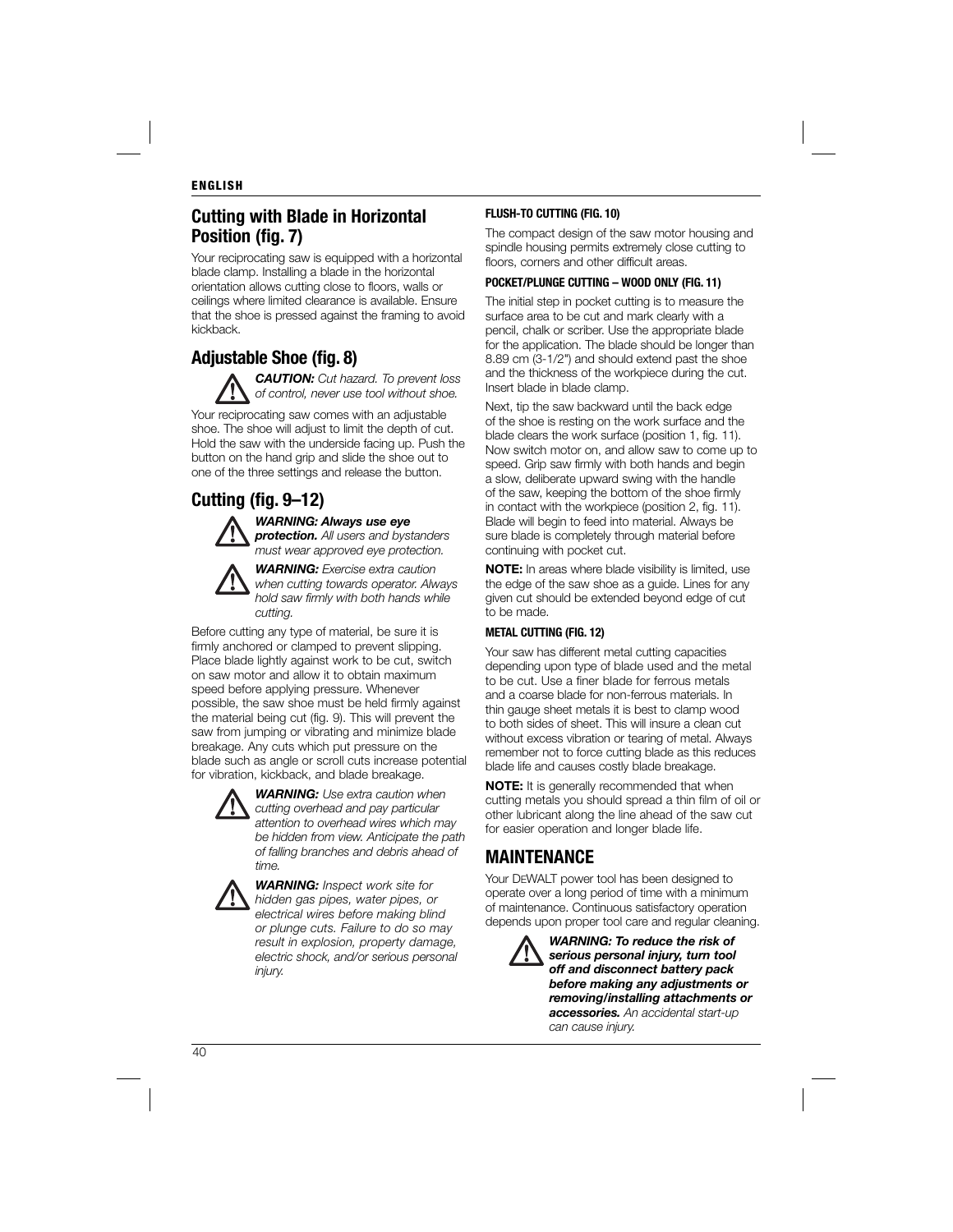The charger and battery pack are not serviceable. There are no serviceable parts inside.



# **Lubrication**

Your power tool requires no additional lubrication.



**Cleaning**



 *WARNING:* Blow dirt and dust out of the main housing with dry air as often as dirt is seen collecting in and around the air vents. Wear approved eye protection and approved dust mask when performing this procedure.



 *WARNING:* Never use solvents or other harsh chemicals for cleaning the non-metallic parts of the tool. These chemicals may weaken the materials used in these parts. Use a cloth dampened only with water and mild soap. Never let any liquid get inside the tool; never immerse any part of the tool into a liquid.

#### **CHARGER CLEANING INSTRUCTIONS**



 *WARNING:* Shock hazard. Disconnect the charger from the AC outlet before cleaning. Dirt and grease may be removed from the exterior of the charger using a cloth or soft non-metallic brush. Do not use water or any cleaning solutions.

# **Optional Accessories**



 *WARNING:* Since accessories, other than those offered by DEWALT, have not been tested with this product, use of such accessories with this tool could be hazardous. To reduce the risk of injury, only DEWALT recommended accessories should be used with this product.

Consult your dealer for further information on the appropriate accessories.

## **Protecting the Environment**



 Separate collection. This product must not be disposed of with normal household waste.

Should you find one day that your DEWALT product needs replacement, or if it is of no further use to you, do not dispose of it with household waste. Make this product available for separate collection.



 Separate collection of used products and packaging allows materials to be recycled and used again. Re-use of recycled materials helps prevent environmental pollution and reduces the demand for raw materials.

Local regulations may provide for separate collection of electrical products from the household, at municipal waste sites or by the retailer when you purchase a new product.

DEWALT provides a facility for the collection and recycling of DEWALT products once they have reached the end of their working life. To take advantage of this service please return your product to any authorised repair agent who will collect them on our behalf.

You can check the location of your nearest authorised repair agent by contacting your local DEWALT office at the address indicated in this manual. Alternatively, a list of authorised DEWALT repair agents and full details of our after-sales service and contacts are available on the Internet at: **www.2helpU.com**.



## **Rechargeable Battery Pack**

This long life battery pack must be recharged when it fails to produce sufficient power on jobs which were easily done before. At the end of its technical life, discard it with due care for our environment:

- Run the battery pack down completely, then remove it from the tool.
- Li-Ion cells are recyclable. Take them to your dealer or a local recycling station. The collected battery packs will be recycled or disposed of properly.